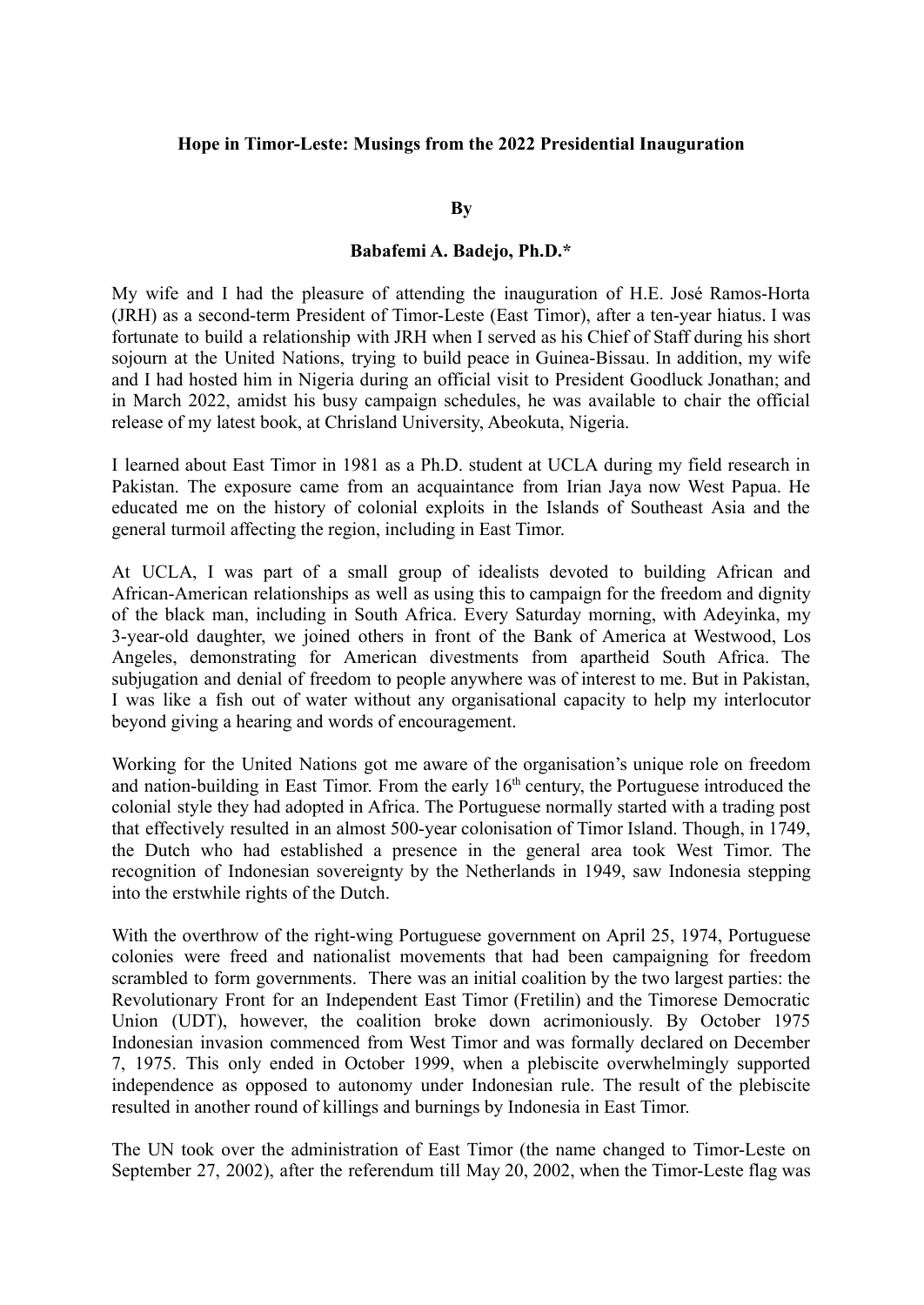raised and Xanana Gusmao who had led the internal resistance, (that was actively supported by Catholic Bishop Carlos Belo, Nobel Laureate 1996), became the President. JRH, who shared his Nobel with Bishop Belo for leading the resistance from outside, became the Foreign Minister. He subsequently served as Prime Minister and President from 2007 to 2012. He lost a re-election bid. He left the scene to serve on international assignments but was wooed back to contest the 2022 presidential election which he won with a landslide.

Our invitation was dual: First to witness JRH's swearing-in, and second, to participate in the colourful 20<sup>th</sup> Anniversary of the raising of the Timor-Leste flag. We left Lagos on Qatar Airways, on Monday, May 16, 2022, for Kuala Lumpur via Doha. The challenge we faced at the Qatar Airways check-in at the International Wing of the Murtala Mohammed airport at Ikeja was immense and it looked like we would not be allowed to travel. The unfriendly attitude of Nigerian officials at the airport, petty extortions, and an entitlement mentality, which at times come by way of begging for tips, still have to be addressed.

We spent 17 hours getting to Kuala Lumpur. We did not take transit visas since there was an airside transit hotel before immigration that charged on a six-hourly basis. We were to spend 17 transit hours at the beautiful Kuala Lumpur International Airport (KLIA). My British secondary school teacher/school father, Tony Finch, made a lot of difference in my worldview. He introduced me to critical/practical thinking. He settled in Malaysia after arriving there as a teacher in 1979. He was travelling on the same day. So, we were to have dinner at my hotel as part of using our plentiful transit time. Unfortunately, his ticket was wrongly indicated to commence at the KLIA. He learned the mistake on arrival to check-in and had to rush to KLIA 2 which was 10 km away. So, we did not meet.

We ended up spending approximately 26 hours at KLIA because of a faulty aircraft to start with. When a replacement aircraft arrived from Daca, the crew had to change shifts. When the new crew arrived, we again learned no rated pilot was available. The wait and delays did not go to waste, as I made some good friends during the process: Adama Dieng, a respected Senegalese Jurist, and Heinrich Kaiser, a Professor from a California College. The three of us were friends of the President-Elect. Finally, the pilot arrived as we munched on the free Mcdonald's burger offered to appease passengers. And with another four hours and fifteen minutes of flight, we landed in beautiful Dili smoothly. Very picturesque from the air.

The swearing-in was billed for 11 p.m. on May 19. The event was at an open space that was built for the visit of Pope John Paul II in October 1989, when the Pontiff called on Indonesia to respect the rights of Timorese who by the way are 98% Catholic. Much of the Swearing-in Ceremony was in Portuguese, though three children, including Licypriya Kangujam, the invited child environmental activist from India made passionate pleas in English at the event for the saving of the environment for the next generation.

As power changed hands, there was the 21-gun salute to the new Commander-in-Chief by a parade earlier inspected by the outgoing President Francisco Guterres, popularly known as Lú-Olo. The new President, being comfortable in many languages, prepared his speech in English and Portuguese and had liberally shared it on his Facebook page even before the ceremony.

At his first official function on the 20th Anniversary of the raising of the flag on the sunny morning of May 20, 2022, President JRH behaved like his simple José self by ordering the gates of the presidential palace open for all the children outside to come and shake hands with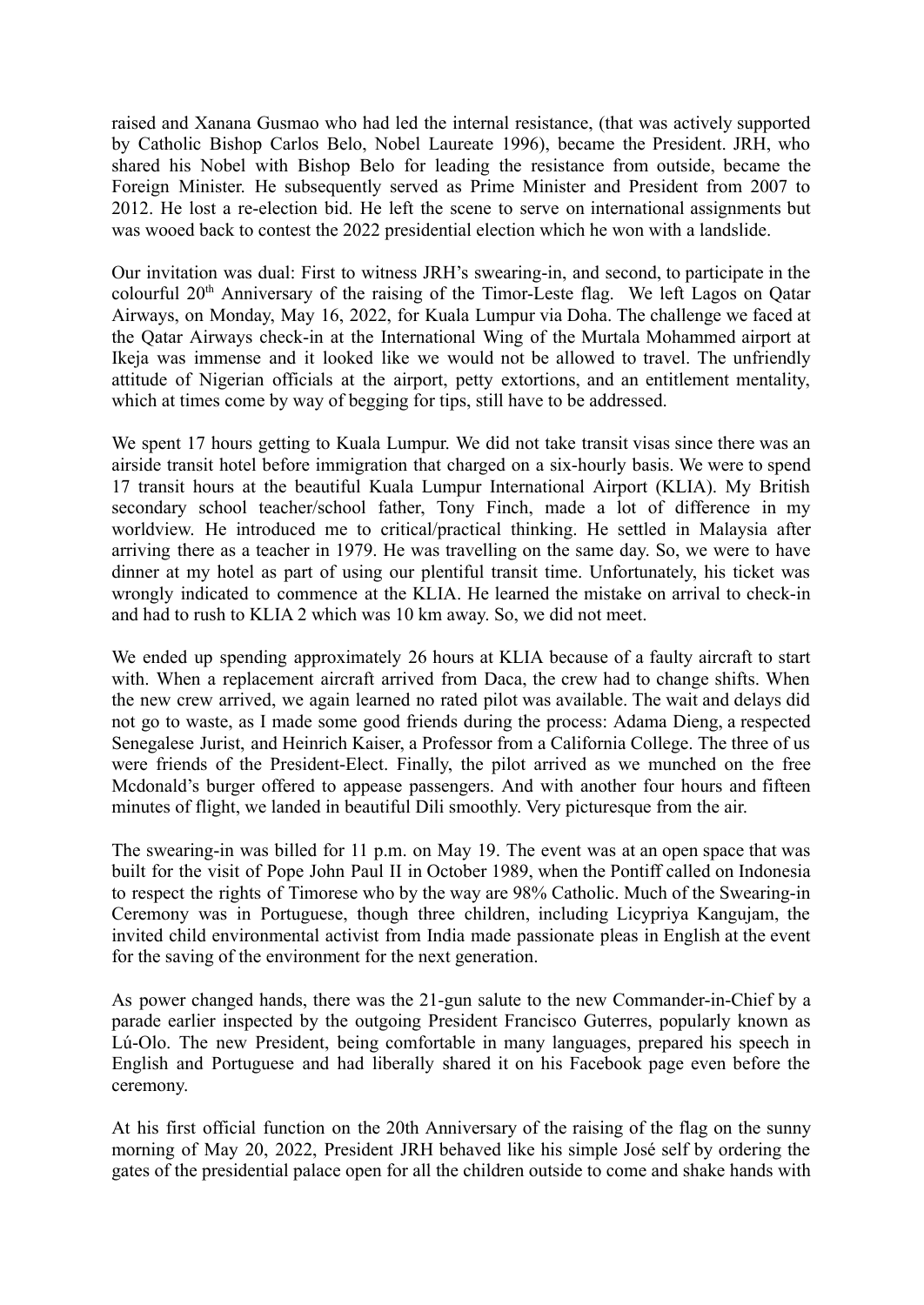visiting grandparents, from around the world, and partake of the food prepared for the  $20<sup>th</sup>$ anniversary. The children joyously obeyed and enjoyed themselves. Hawkers of all sorts who with the children had been shut out only listening beyond the fence flocked into the palace grounds. However, the Hawkers of tangerine and oranges, etc were at a disadvantage. Unlike the children, they couldn't afford to leave their wares to go inside and eat/drink.

Several dignitaries, including Marcelo Rebelo de Sousa, the President of Portugal; David John Hurley, the Governor-General of Australia; Nuno Gomes, Nabiam, the Prime Minister of Guinea-Bissau; Dr. Francis Kai-Kai, the Minister of Economic Planning and Development of Sierra Leone; Ms. Armida Salsiah Alisjahbana, the Executive Secretary of United Nations Economic and Social Commission for Asia and the Pacific (UNESCAP) who represented the Secretary-General; Kailash Satyarthi, 2014 Nobel Laureate and his wife Sumedha; Licypriya Kangujam, etc., willy-nilly shook hands with the children. My wife was all glows shaking hands with the children as I became a celebrity of a sort with children and adults wanting photographs with me, I guess because I was wearing the beautiful Yoruba Alari Aso-Oke I had inherited from my late father. I had worn the Aso-Etu version that was a gift from Yemi Badejo, my brother, on the previous day when we visited the office of the President-Elect. The President went further stating that the palace was too big for one man and that the people are welcome to come and jug at the palace. I later learned they would get free wifi access to the internet as well while on the palace grounds.

Friends of the President in attendance at the ceremonies, aside from the two I earlier mentioned, included: Prof. Boris Tadic, former President of Serbia; Bishop Gunnar Stalsett of the Nobel Committee; Judge Mohamed Abdelsalam, the Secretary-General of the Muslim Council of Elders; Sukehiro Hasegawa who was my senior when we served the UN in Somalia and subsequently led the UN Mission in Timor-Leste; and Peter Thompson, a UK Parliamentarian from Northern Ireland who had collaborated with JRH and I towards the successful 2014 electoral process in Guinea-Bissau.

There were other Envoys and several Ambassadors. I spent qualitative dialogue time with those of Angola to Singapore with concurrent accreditation to Timor-Leste, Amb. Daniel Antonio Rosa and H.E. Martha Mavrommatis, the High Commissioner of Cyprus in Australia. I also met with high net-worth Yohei Sasakawa, Chairman of The Nippon Foundation at the residence of the President. He was accompanied by his Executive Director and a Director of the Sasakawa Peace Foundation. Interesting was their Japanese humility as they took seats in the economy class on our Dili-Kuala Lumpur flight.

From the calibre of attendees, the goodwill the President has built around the world, and the ideas put forward in his inauguration speech, I am confident the country under his watch will pursue robust and rich foreign policy and diplomatic relations. I am positive the country can continue on the path of great values and development in achieving high quality of life for its people serving as an example for many poor countries.

Aside from losses during the second world war, about a quarter of the population was annihilated during the Indonesian occupation. The most famous massacre was the April 25, 1975, Santa Cruz massacre. I was lucky that my friend from my UN days, Ezequiel Saldanha, took us to the burial site of these Timorese heroes, a local market, as well as the Dili city museum. The museum can still use a lot of reconstruction of Timorese history and artefacts. Dageng Liu, a friend, and the World Food Programme Country Director equally spared some time to show us around the city and outside to the hills after a great seafood lunch to a café